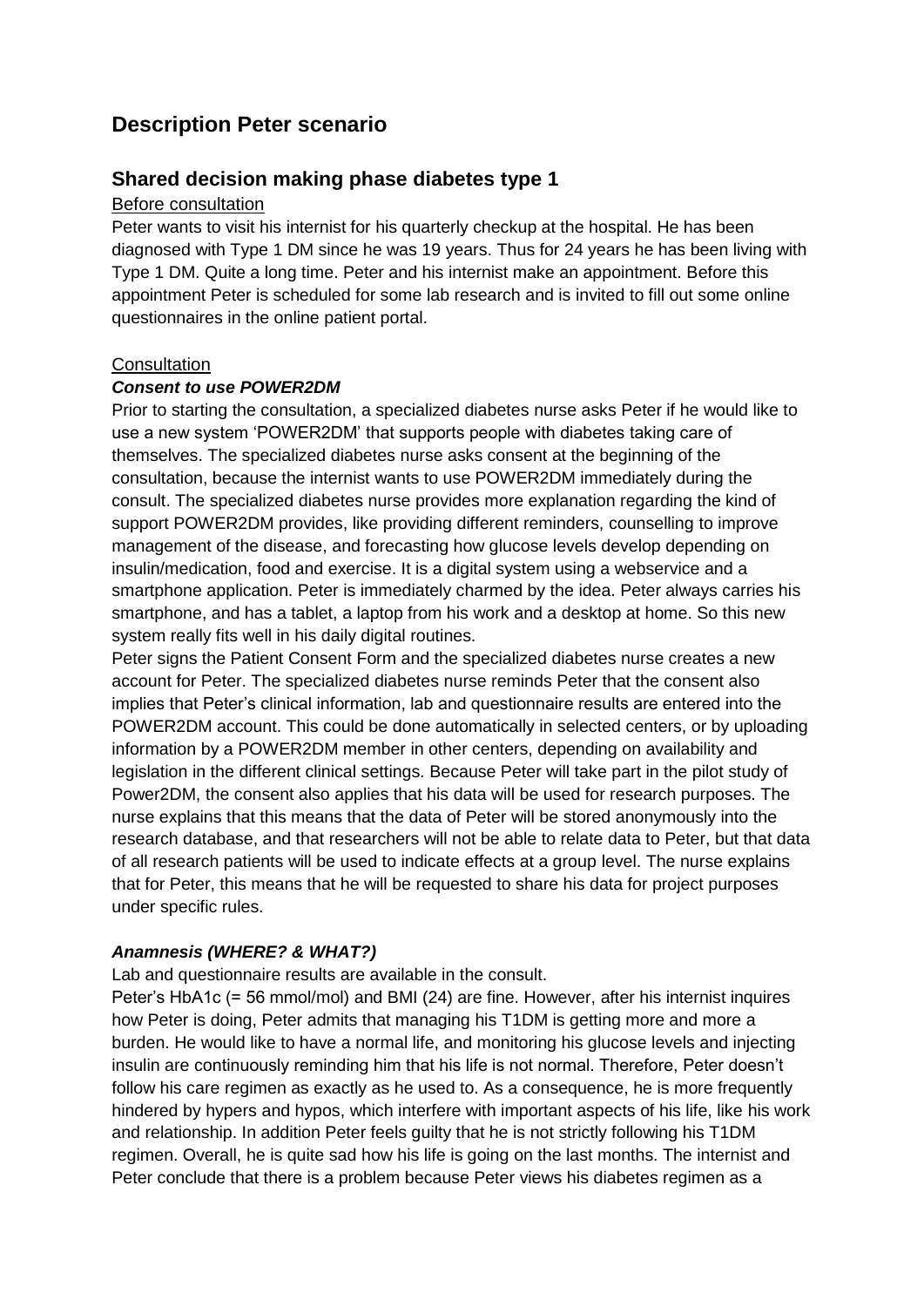burden and as a result, he is not sufficiently monitoring his glucose levels and not properly taking his insulin/medication. The internist registers the results of the anamnesis into POWER2DM.

## Identification (WHY?)

Peter's main problem is his negative feelings/attitude regarding his T1DM care plan. He is tired of managing his disease and the prospect of always having to take care and never to let go. He feels overwhelmed and stressed by the idea. There is a specific psychological barrier, although Peter is an intelligent and highly educated person and has been dealing with his T1DM for 24 years. So he knows what to do and has the skills to do it, but is overwhelmed at the prospect of life-long care for a chronic condition at the moment. This realization of his life-long burden prohibits him to engage in healthy behavior, although he wants to be healthy. His care plan is a constant reminder of his illness. However, it seems that the burden of his care plan is two-sided. First, it interferes with his daily life because he has to monitor too often. Second, it is a cognitive burden, because he should not forget to monitor. There are no problems related to the broader socio-demographic topics, like social support, employment or family issues. The Internist registers problem identification into POWER2DM.

## Shared decision making about treatment goals

Peter and his internist discuss his negative feelings towards his T1DM care regimen. Peter tells that he is really tired of taking care of his disease. His internist points out that Peter says he wants a normal life, but by not monitoring his glucose levels he is actually bringing about an abnormal life cause of the resulting hypers and hypos. Peter acknowledges this contradiction, but says he still feels abnormal because of the continuous monitoring. The internist refers Peter to the medical psychologist of the diabetes team to further discuss his sad feelings about the continuous burden of T2DM. The internist and Peter do agree on the ultimate goal to reduce the burden of hyper- and hypoglycaemia in his life by adjusting his glucose monitoring and insulin injects so that it better fits his daily life, and on the long term goals making blood glucose monitoring a habit before sports, meetings and family events within the next 3 months and carrying quick carbs daily. They hope this will result in less hindrance of hypers and hypos in sports, work, family and social activities. With the help of MT2D-MARVEL and Risk engines, POWER2DM facilitates the goal setting process; it shows the contradiction between the current and planned situation and the long-term benefits for Peter of the plans made. The internist puts ultimate + mid- + long-term goals into POWER2DM.

#### Shared decision making about treatment plans

Peter and his internist decide that for diminishing the negative effects of hypos Peter should carry quick carbs all the time, so he can take them when a hypo starts. Peter will decide at home which quick carbs suits him best. Peter is an experienced diabetes patient and recognizes the start of a hypo pretty correctly, but POWER2DM may provide additional warnings. KADIS enables the prediction of a hypo and a warning can be sent to Peter's smartphone at the time when the glucose level is predicted as being too low. In order to reduce the extent of monitoring and also the reminder of his disease, they decide that monitoring glucose levels is especially important before sports, meetings with friends and family events. They decide that Peter allows POWER2DM to connect to his digital agenda so reminders can be sent to his smartphone before social and sport meetings. He